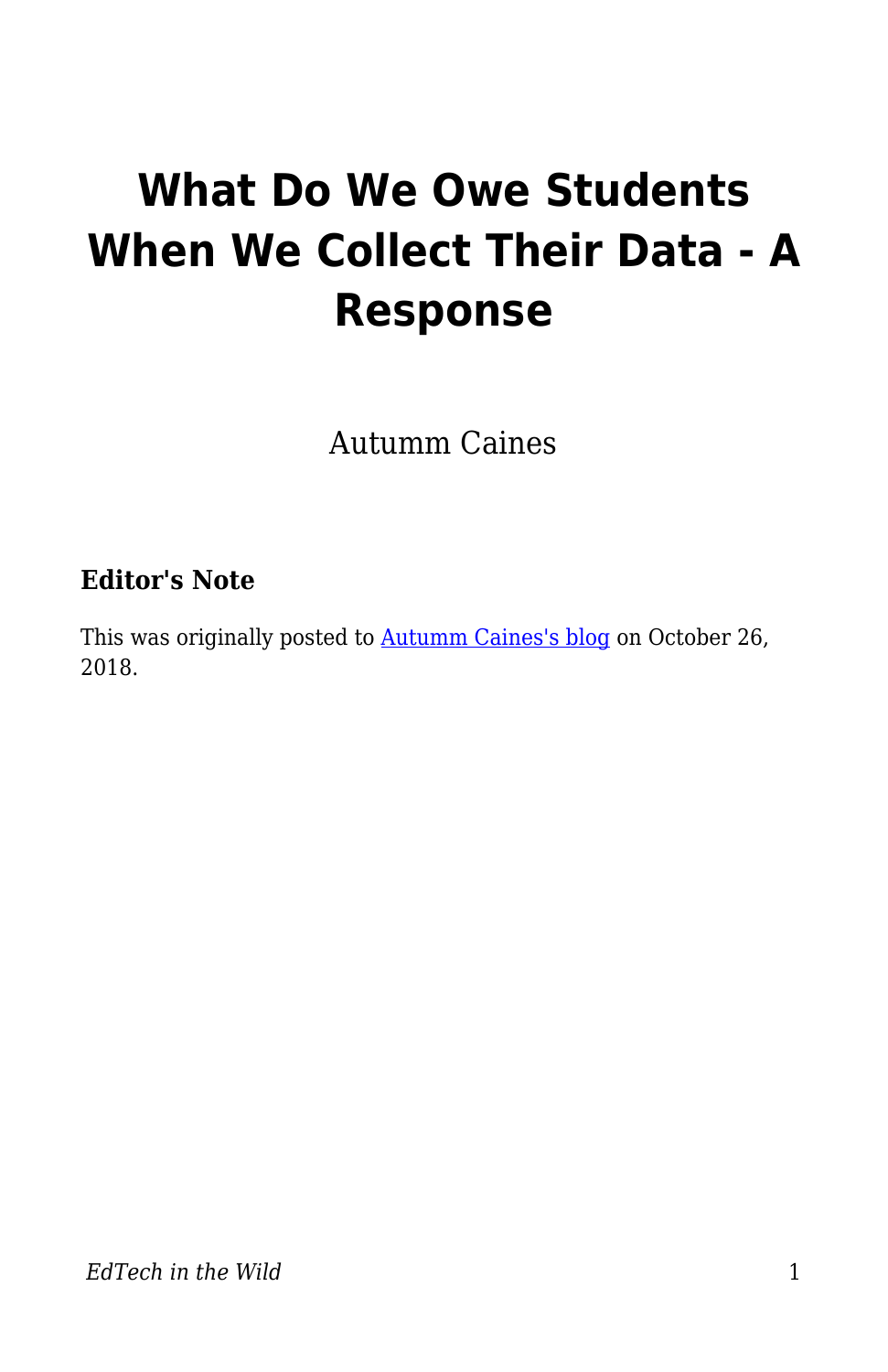

*Photo by [Taneli Lahtinen](https://unsplash.com/photos/r3M0GhVlUYo?utm_source=unsplash&utm_medium=referral&utm_content=creditCopyText) on [Unsplash](https://unsplash.com/search/photos/hand-feeding?utm_source=unsplash&utm_medium=referral&utm_content=creditCopyText)*

It has been a few weeks since we issued our [#DigCiz call](https://digciz.org/students/digciz-call-for-engagement-what-do-we-owe-students-when-we-collect-their-data/) for thoughts on the question "What do we owe students when we collect their data?" and there have been a few responses. The call is in conjunction with the [interactive presentation at the EDUCAUSE Annual](https://events.educause.edu/annual-conference/2018/agenda/what-do-we-owe-students-when-we-collect-their-data) [Conference](https://events.educause.edu/annual-conference/2018/agenda/what-do-we-owe-students-when-we-collect-their-data) that I'll be helping to facilitate with Michael Berman, Sundi Richard, and George Station. The session will be focused around breakout discussions both onground and online during the session. We don't necessarily have "answers" here – the session (and the call) are more about asking the questions and having discussion. The questions are too big for one session and often there are not easy answers; so we released the call early hoping that people would respond before (or after) the session. I've yet to respond to it myself so I'm going to attempt to do that in this post.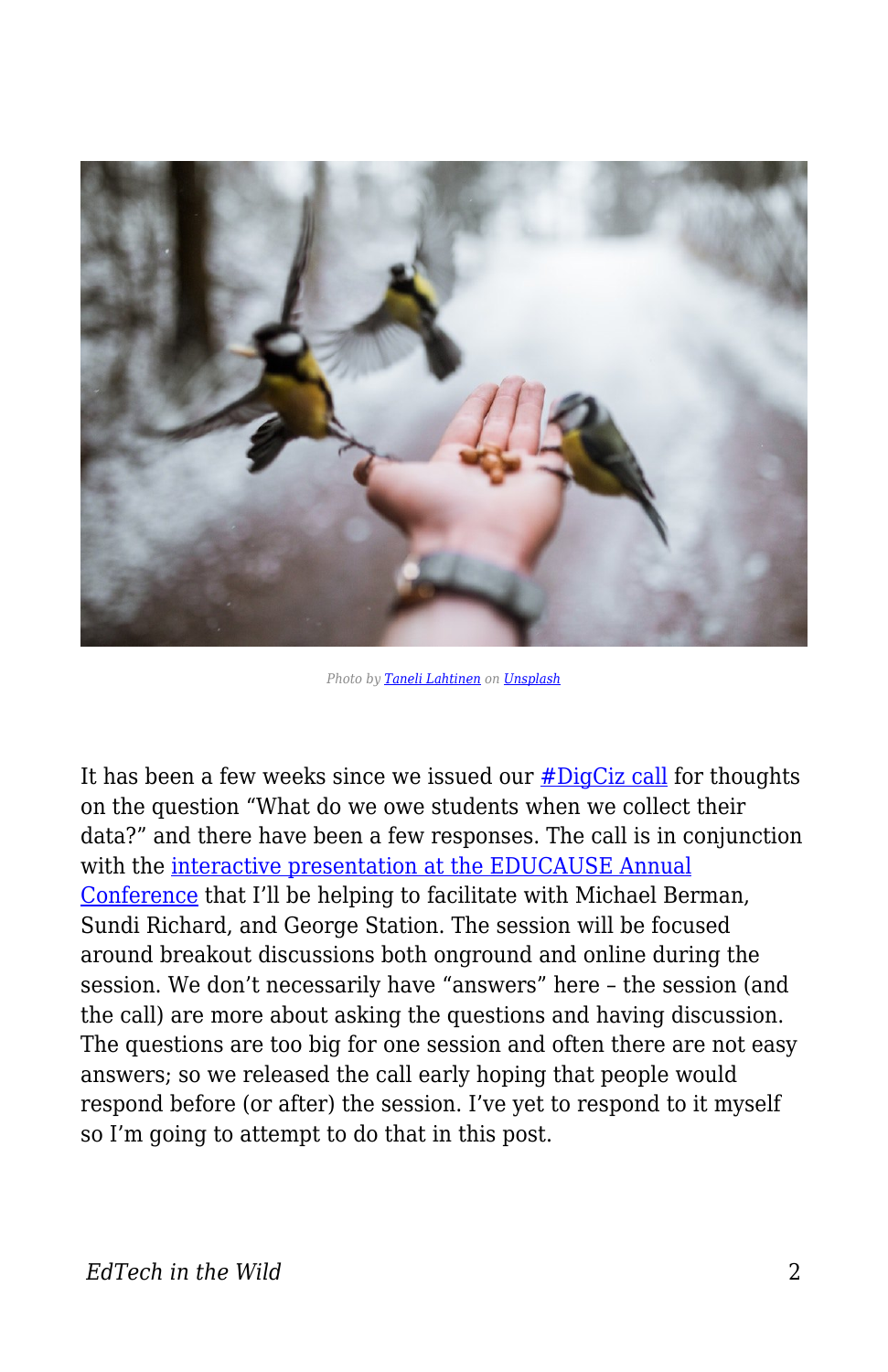### **The #DigCiz Call**

We want the call to be open to everyone – even those who don't know a ton about student data collection and we want people to respond using the tools and mediums that they like. We have had some great examples already and I wanted to thank those who have responded so far. I threw the call out to some of our students at SNC and I was super honored that [Erica Kalberer responded](http://ericakalberer.com/techbar/opiniononusingstudentdata/) with an opinion piece. Erica does not study analytics, she is not a data scientist or even a computer science major. She didn't do any research for her post and it is an off the cuff, direct, and raw response from a student perspective – which I love.

Additionally, Nate Angell chose to leave a [hypothesis annotation on](https://hyp.is/go?url=https%3A%2F%2Fdigciz.org%2Fstudents%2Fdigciz-call-for-engagement-what-do-we-owe-students-when-we-collect-their-data%2F) [the call itself over at digciz.org](https://hyp.is/go?url=https%3A%2F%2Fdigciz.org%2Fstudents%2Fdigciz-call-for-engagement-what-do-we-owe-students-when-we-collect-their-data%2F).

- Data has value; what do we owe students when we collect their data?
- . Does the widespread and routine collection of student data in ever new and potentially more-invasive forms risk normalizing and numbing students to the potential privacy and security risks?
- . What is our responsibility as educators to increase students' agency around their own data, so that they can better understand what these data could tell someone about them, ways these data could be used to benefit them or harm them, and what they are giving away when they consent to data collection.
- How can our policy and decision-making frameworks keep up with the ever-increasing opportunity to collect and analyze student data?

Then, on November 2nd at 8am MDT (the time at the conference - which is: 7am PDT / 9am CDT / 10am EDT) we will deliver our session at the EDUCAUSE Annual Conference in Denver, Colorado.



Nate points out that there are many "we"s who are collecting student data and that students often have no idea who the players are that would want to collect their data let alone what data is being collected and what could be done with it. What do we mean when we ask "What do WE owe students…." Who is this we? Instructional designers may answer these questions very differently than accreditors would, or as librarians would, or even as students themselves would. I hope that by hearing from different constituencies that we can bring together some common elements of concern.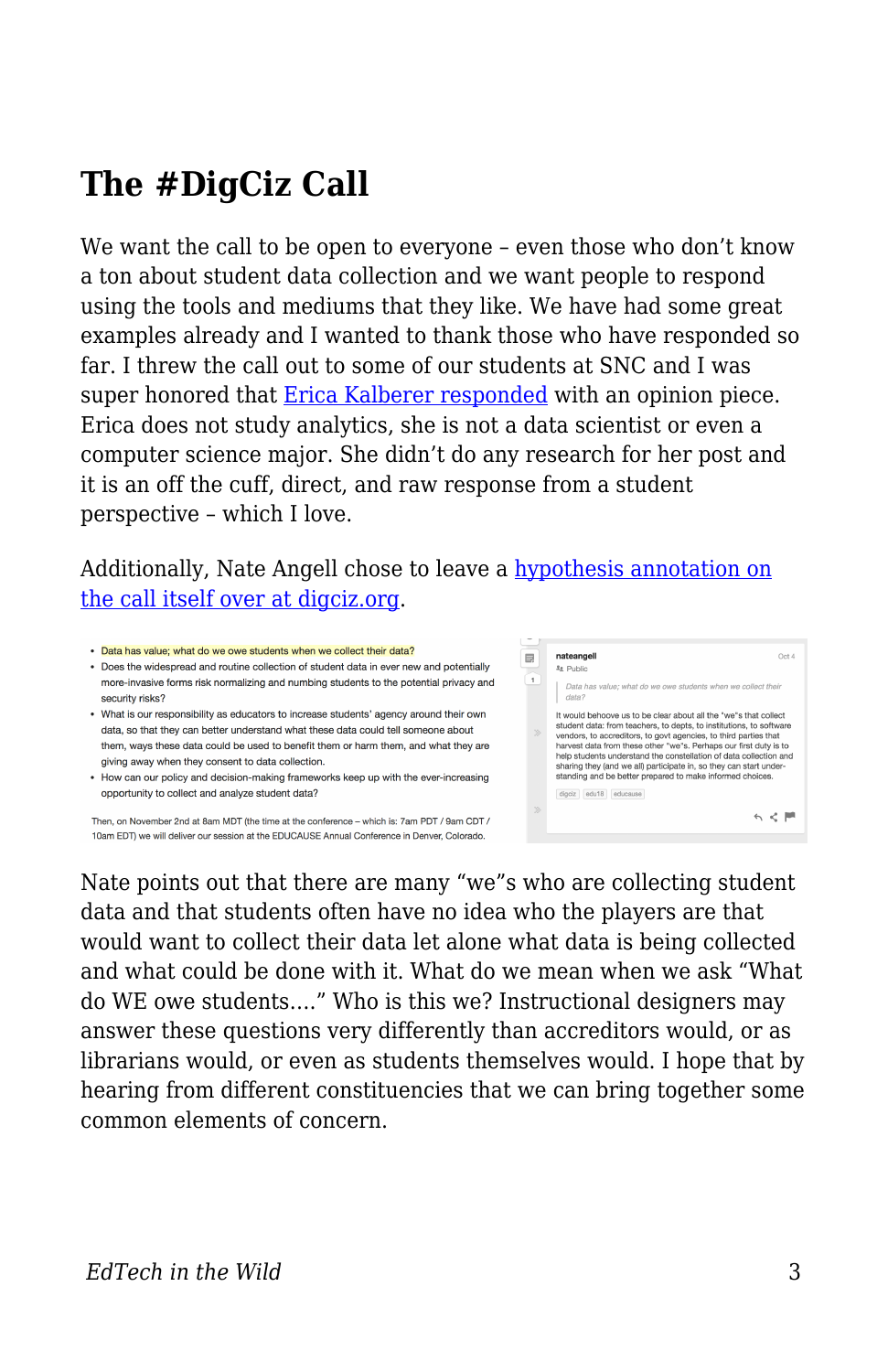## **Framing Things Up**

I am really intrigued by our question but I also have some issues with it.

The question is meant to provoke conversation and so in many ways it is purposefully vague and broad. It is not just "we" that could be picked out for further nuance. So many simple definitions could be picked out of this question. What is meant by "data" and more specifically "student data".

What are we talking about here? Is this survey data? Click data from the LMS or other educational platforms. What about passive and pervasive collection that is more akin to what we are seeing from the advertising industry? The kind of stuff that does not just track clicks but tracks my where the cursor moves, the speed of how my cursor moves, where eyes are on a screen, text that has been typed into a form but has not been submitted. What about if we are using wearables or virtual reality? Does the data include biometric information like heart rate, perspiration, etc. Is this personally identifiable information or aggregate data? Some of these examples seem particularly sensitive to me and it seems like they should all be treated differently depending on context.

We could keep going on.... What is meant by "collect", "students", "owe"… a whole blog post could be written just about any one of these things.

Another of my issues is that the question assumes that student data will be collected in the first place. I'm setting that issue aside for this call and presentation because if I like it or not I am part of field that is collecting student data all of the time. As an instructional designer I make decisions to use technologies that often track data and to be honest if I wanted to avoid those technologies completely I'm not sure that I could. Over the course of my career faculty and administrators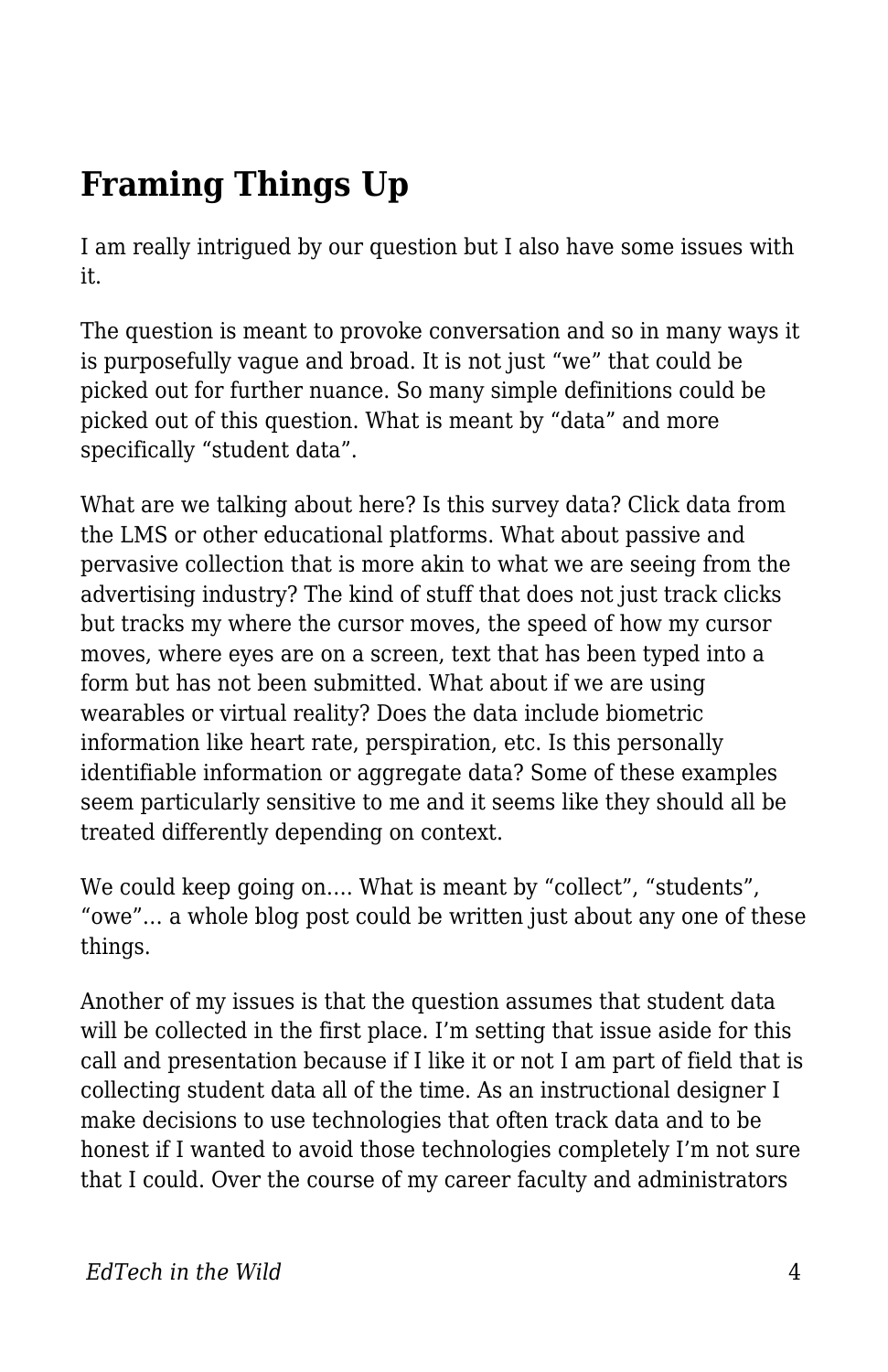have often come to me asking to use technologies that collect data in ways that I consider predatory. How do I respond? How do I continue to work in this field without asking this question?

People who know me or follow my work know that over the last few years that I have often struggled with considering our responsibilities around student data. Even though I have been thinking about these kind of questions for a few years now I don't think that I will be able to dive into all of the nuance that any of these could bring. (I want to write all the blogs – but time). So, I just have to resolve that – that is why this is a broader call for reflection and conversation and invite others to respond to the call around things that I may have overlooked.

Though I am still new to this conversation, I'm not so new or naive to think that there are not already established frameworks and policies for thinking about the ethical implications of student data collection. I've been aware of the work that JISC has been doing in this area for some time and had just started a deeper dive on some research when I attended the Open Education Conference in Niagara Falls a few weeks ago.

Somehow I missed that there were two important data presentations back to back and though I only caught about ¾'s of the *[Dangerous](https://docs.google.com/presentation/d/1vNyBDw8ltzgaSTis0EAR-wPYCB_XMxe8TSEHzrBGw3k/edit#slide=id.p) [Data: The Ethics of Learning Analytics in the Age of Big Data](https://docs.google.com/presentation/d/1vNyBDw8ltzgaSTis0EAR-wPYCB_XMxe8TSEHzrBGw3k/edit#slide=id.p)* [presentation from Christina Colquhoun and Kathy Esmiller](https://docs.google.com/presentation/d/1vNyBDw8ltzgaSTis0EAR-wPYCB_XMxe8TSEHzrBGw3k/edit#slide=id.p) from Oklahoma State University, I got the slides for [Billy Minke and Steel](https://docs.google.com/presentation/d/1XSvgJMR4XQgeoKFxVXJ9v7702_3TI_ha9HCAETFO3oY/edit#slide=id.p) [Wagstaff's](https://docs.google.com/presentation/d/1XSvgJMR4XQgeoKFxVXJ9v7702_3TI_ha9HCAETFO3oY/edit#slide=id.p) *["Open" Education and Student Learning Data: Reflections](https://docs.google.com/presentation/d/1XSvgJMR4XQgeoKFxVXJ9v7702_3TI_ha9HCAETFO3oY/edit#slide=id.p) [on Big Data, Privacy, and Learning Platforms](https://docs.google.com/presentation/d/1XSvgJMR4XQgeoKFxVXJ9v7702_3TI_ha9HCAETFO3oY/edit#slide=id.p)* which I missed completely.

Both of these presentations looked at different policies and ethical frameworks around using student data which was a goldmine for me. Dangerous Data's list did not make any claim about quality of the framework's while the Open Education and Student Learning Data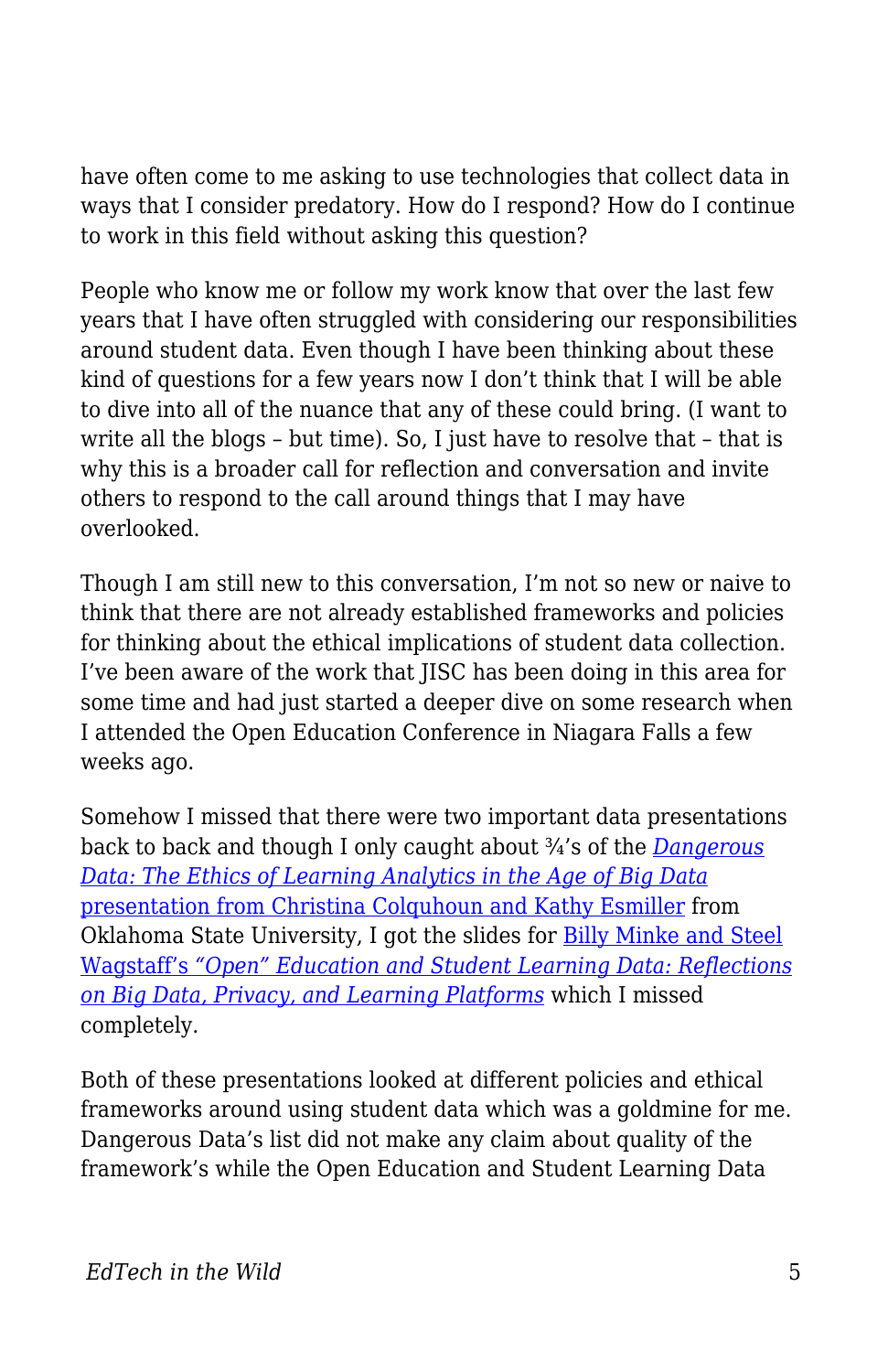presentation did specifically state that their list was curated for policies that they were impressed by.

#### **Open Education and Student Learning Data listed:**

- [The Policy on Ethical use of Student Data for Learning](https://help.open.ac.uk/documents/policies/ethical-use-of-student-data/files/22/ethical-use-of-student-data-policy.pdf) [Analytics](https://help.open.ac.uk/documents/policies/ethical-use-of-student-data/files/22/ethical-use-of-student-data-policy.pdf) – Open University
- [CSU Learning Analytics Code of Practice](http://www.csu.edu.au/__data/assets/pdf_file/0007/2160484/2016_CSU_LearningAnalyticsCodePractice.pdf)  Charles Stuart University
- [Privacy and Online Monitoring Policy](https://berkeley.app.box.com/v/monitoring)  University of California, Berkeley
- [Data Privacy Practices \[Draft\]](https://www.ets.berkeley.edu/sites/default/files/general/university_of_california_learning_data_privacy_principles_handout.pdf)  University of California

#### **Dangerous Data listed:**

- [The Policy on Ethical use of Student Data for Learning](https://help.open.ac.uk/documents/policies/ethical-use-of-student-data) [Analytics](https://help.open.ac.uk/documents/policies/ethical-use-of-student-data) – Open University (same as above but links to broader set of resources)
- [Code of Practice for Learning Analytics](https://www.jisc.ac.uk/guides/code-of-practice-for-learning-analytics) JISC
- [Responsible Use of Student Data in Higher Education](http://sr.ithaka.org/blog/stanford-and-ithaka-sr-project-on-responsible-use-of-student-data-in-higher-education/)  Stanford CAROL and Ithaka S+R
- [Consensus Principles on User's Digital Privacy in Library,](https://www.niso.org/publications/privacy-principles) [Publisher, and Software-Provider Systems](https://www.niso.org/publications/privacy-principles) – National Information Standards Organization (NISO)

## **My Response**

I've started reading through the policies and frameworks listed above and while I have not had a chance to dive deep with each one of them, I've found a lot of overlap with what I have identified as four core tenets that I believe start answer the question "What do we owe students when we collect their data?" at least for me – for now. I'm personally identifying with "we"s as in instructional designers, college teachers, IT professionals, librarians (as an official wannabe librarian) and institutions – at least on some level.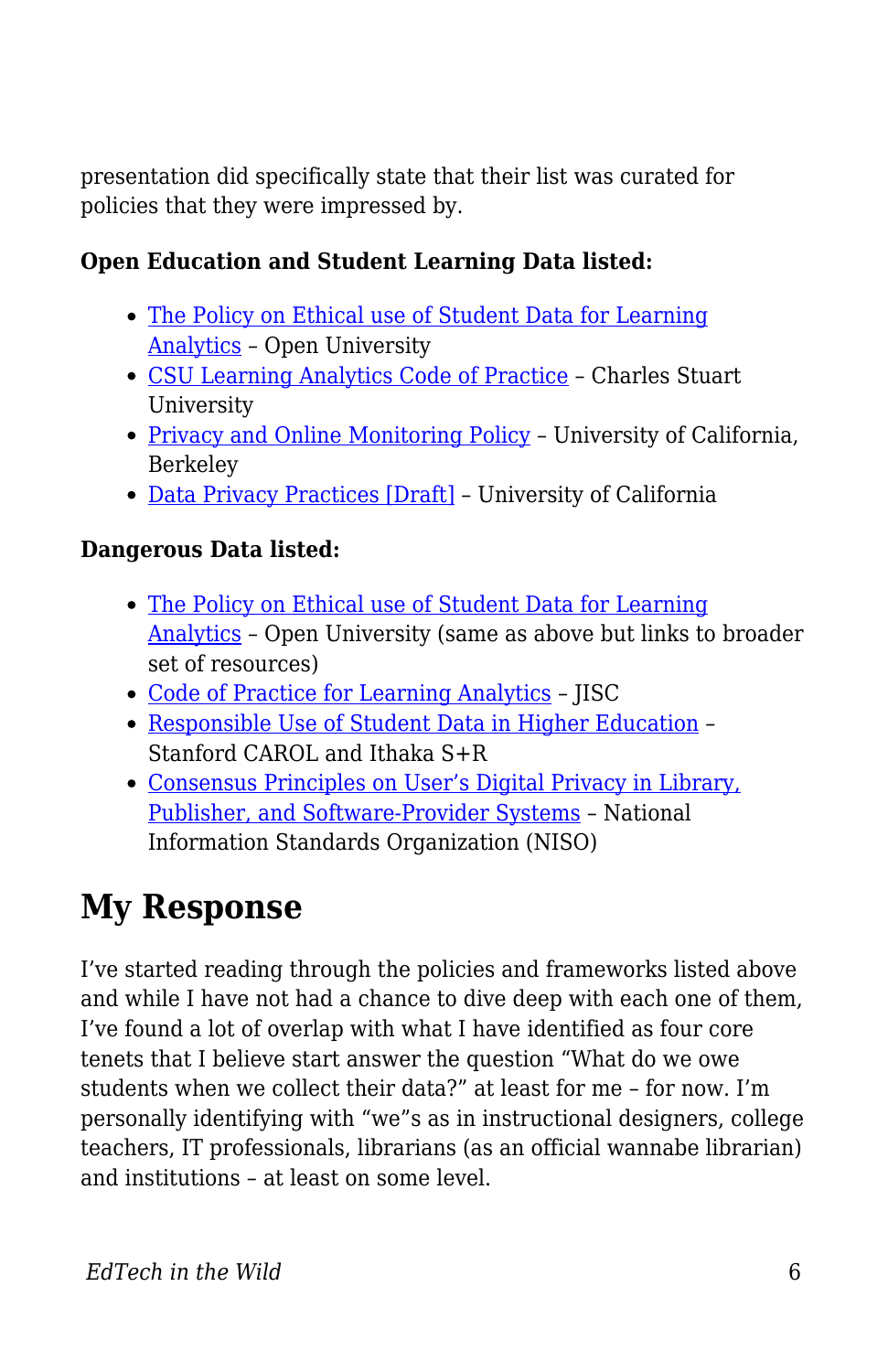I'm still learning myself and I could change my mind but for the purposes of this post I'm leaning on these four tenets. I feel like before we even start I need to say that there are times when considering these tenets, in practice, that the answers to the problems that inevitably arise come back as "well, that is not really practical" or "the people collecting the data themselves often don't know that". In these cases I suggest that we come back to the question "what do we owe students when we collect their data?" and propose that if we can't give students what they are owed in collection that we think twice before collecting it in the first place.

I will list these tenets and then describe them a bit.

- Consent
- Transparency
- Learning
- Value

#### **Consent**

This one seems of the most importance to me and I was shocked to see that not all of the policies/frameworks listed above talk about it. I understand that consent is troubled, often because of transparency – more on that in a bit – but it still strikes me that it needs to be part of the answer.

There is a tight relationship between ownership and consent; there is a need for consent because of ownership. If I own something then I need to give consent for someone else to handle it. But not all of these frameworks recognize that. The Ithaka S+R/Stanford CAROL project, listed above, talks about something called "shared understanding" where they basically envision that student data is not owned solely by the student but is a shared ownership between the school, the vendors, and third parties. In a [recent EDUCAUSE Review article](https://er.educause.edu/articles/2018/5/setting-the-table-responsible-use-of-student-data-in-higher-education) some of the framers of the project actually said "the presumption of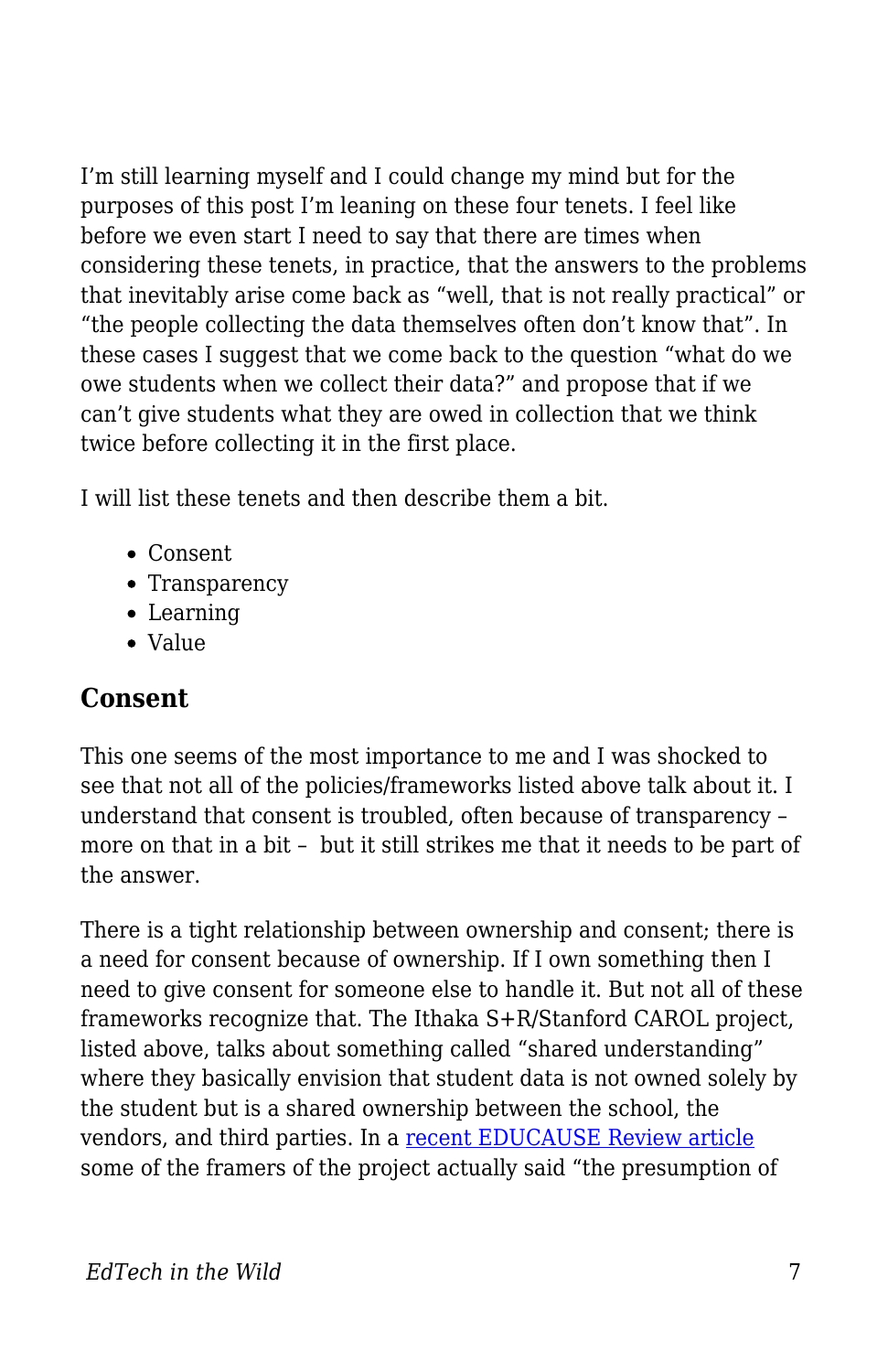individual data propriety is wishful thinking". This, after they put the word "their" in [scare quotes](https://en.wikipedia.org/wiki/Scare_quotes) ("their" data) when referring to people being in a place of authority around the data about them. Ouch!

I mean I get what they are doing here. One looks at the Cambridge Analytica/Facebook scandal and says "oh how horrible" but their response is: you are a fool not to realize that it is happening all of the time. And maybe I am a fool but I still think it is horrible. The article points to big tech firms, how much data they already have about us, and how much money they have made with those data and uses it as a justification. But here is the thing, we are talking about students not everyday users. I think that makes a difference.

In another [EDUCAUSE Review article Chris Gilliard](https://er.educause.edu/articles/2017/7/pedagogy-and-the-logic-of-platforms) points out the extractive nature of web platforms and the problems of using them with students. What of educational platforms? Is it really okay to import the same unethical issues that we have with public web platforms into our learning systems and environments? I'm comforted that most, if not all, of the other frameworks listed above and those that I've come across over the years do understand the importance of consent and ownership.

I've read broader criticisms of the notion of consent that I found quite persuasive by [Helen Nissenbaum](https://hbr.org/2018/09/stop-thinking-about-consent-it-isnt-possible-and-it-isnt-right) (Paywalled – sorry) but even she does not abandon consent completely. Rather she points out that consent alone, in and of itself, is not the answer. We need more than just consent – especially now when our culture grants consent so easily and thoughtlessly. Nissenbaum's criticisms of consent are in thinking of it as a free pass into respectful data privacy. But here I'm thinking of consent in terms of what we owe students – I see it as a starting place and the least of what we owe them.

What do we owe students when we collect their data? We owe them the decency of asking for it and listening if they change their mind.

How we ask for data collection and and how we continue to inform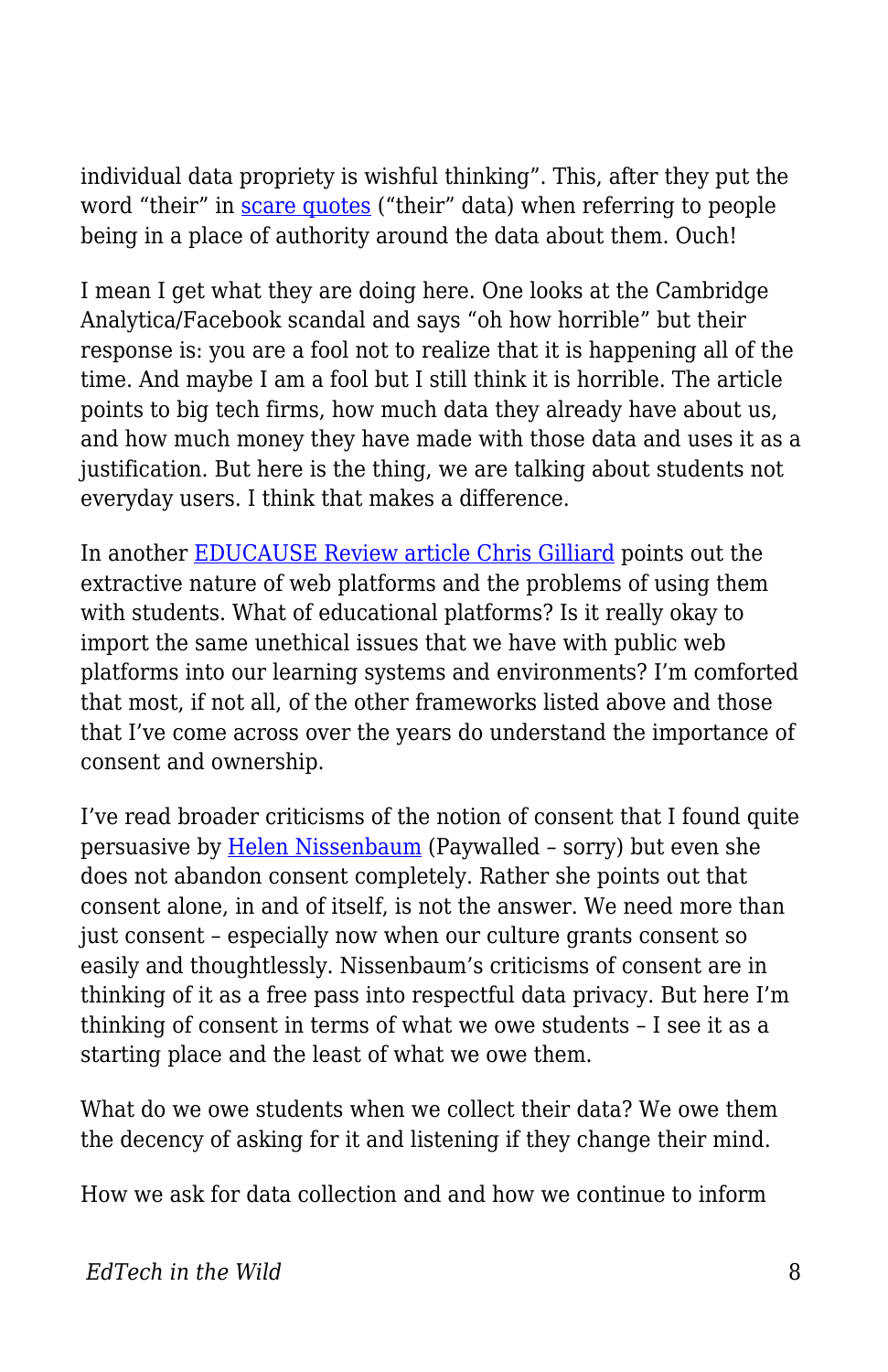students about how it is changing is not easy to answer and I want to be very careful of oversimplifying this complex issue. I think that, at least in part, it also an issue of my next tenet – transparency.

#### **Transparency**

Asking for consent is no good if you are not clear about what you are asking for consent to do and if you are not in communication about how your practices are changing and shifting over time. In the policies and frameworks it seems like transparency is sort of a given – even the guys over at Ithaka S+R/CAROL have this one. We need transparency in asking for consent around data collection as consent sort of implies "informed consent" and we can't be informed without transparency. But we also need ongoing transparency of the actual data and of how it is being used.

I found a [blog post from Clint Lalonde published after the 2016](http://clintlalonde.net/2016/10/31/learning-analytics-transparency/) [EDUCAUSE Annual](http://clintlalonde.net/2016/10/31/learning-analytics-transparency/) that pretty much aligns with how I feel about it:

"Students should have exactly the same view of their data within our systems that their faculty and institution has. Students have the right to know what data is being collected about them, why it is being collected about them, how that data will be used, what decisions are being made using that data, and how that black box that is analyzing them works. The algorithms need to be transparent to them as well. In short, we need to be developing ways to empower and educate our students into taking control of their own data and understanding how their data is being used for (and against) them. And if you can't articulate the "for" part, then perhaps you shouldn't be collecting the data."

What do we owe students when we collect their data? We owe them a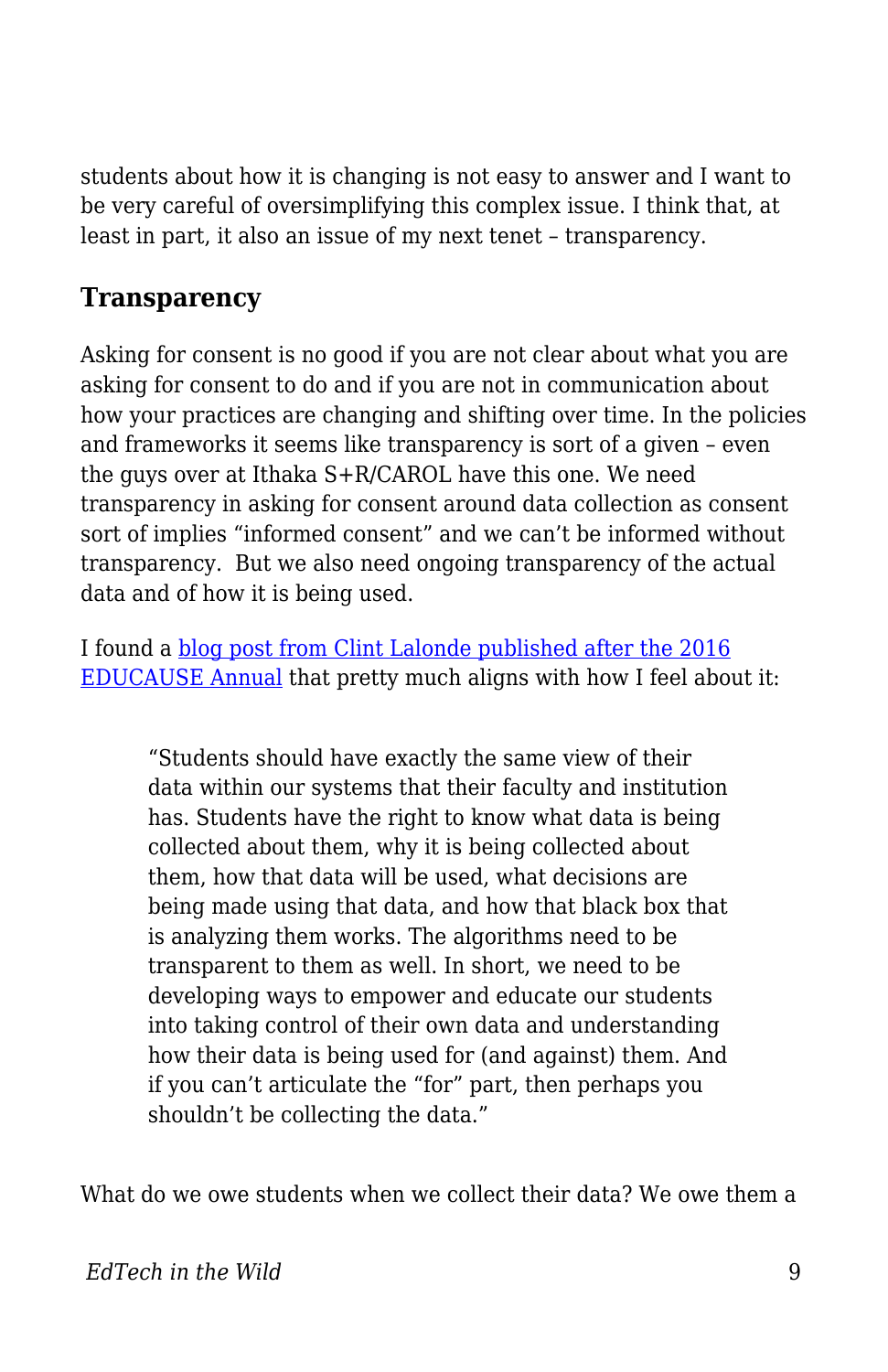clear explanation of what we are doing with it.

But I actually think that Clint takes things a bit further than transparency at the end of that quote and it is there that I would like to break off a bit of nuance between transparency and learning for my third tenet.

### **Learning**

Providing information is not providing understanding and while I can concede that in consumer technologies providing information for informed consent is enough, I think that we have an obligation to go further in education and especially in higher education. We have an obligation because these are students and they have come to us to learn. While they will learn from "content" they will learn a lot more from the experience of the life that they lead while they are with us. If that life is spent conforming and complying to data collection practices that they don't understand and never comprehend the benefit of then, at best, they will graduate thinking all data collection is normal and they will be vulnerable to data collection practices from bad actors.

Of course this means that we ourselves need to better understand the data that we are collecting. It means that we need to know what is being collected and how it can be used ourselves before we start putting students through experiences where this is happening inside of a black box.

Inside of institutions we need to know what our vendors are doing. We need to create and articulate clear expectations about how we view the responsibilities of vendors around privacy and security. We need to vet their privacy and security policies and continue to check on them over time to see if any of those policies have changed. We need to build a culture of working with reputable companies. Then, we need to build that into the curriculum through increased digital, data,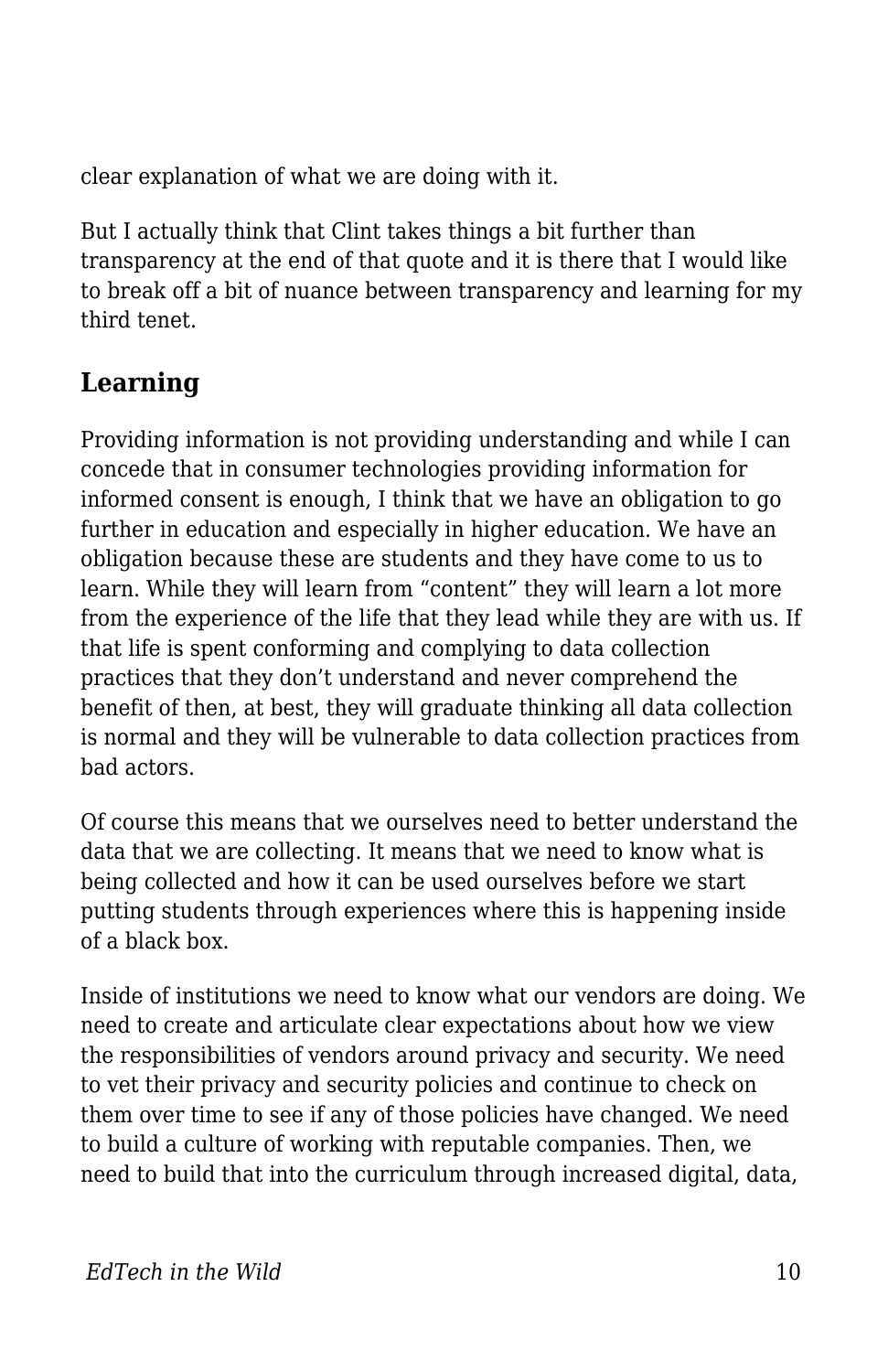and web literacy expectations.

What do we owe students when we collect their data? We owe them an understanding, an education, about what their data are; what they mean; and what can be done with them.

Collectively, as teachers, librarians, instructional designers, administrators, product developers, institutions, etc. it seems that we will always have a leg up on this though – we will always be in a position of power over students. And so my final tenet has to do with the value of the outcome of data collection.

#### **Value**

Finally, if we are collecting student data I think that we should be doing if for reasons where we believe that the benefits to the student outweigh the potential costs to the student. This means putting the student first in the equation of what, when, why and how of student data collection.

I also need to be clear that I'm not talking about a license to forgo consent, transparency, and learning because it is believed that the best interest of the student are in intended. This is not an invitation to become paternalistic or to do whatever we want in the name of value.

My point being that the stakes are too high to be collecting student data for the heck of it, or because the system just does that and we are too busy to read the terms of service, or because someone is just wondering what we could do with it. If we have data we should be using the data to benefit students. If we are not using it we should have parameters around storage and yes even eventual deletion.

Collecting student data makes it possible to steal or exploit those data; while we can take precautions and implement security measures no data are as secure as data that were never collected in the first place and, to a lesser extent, data that were deleted. If we are going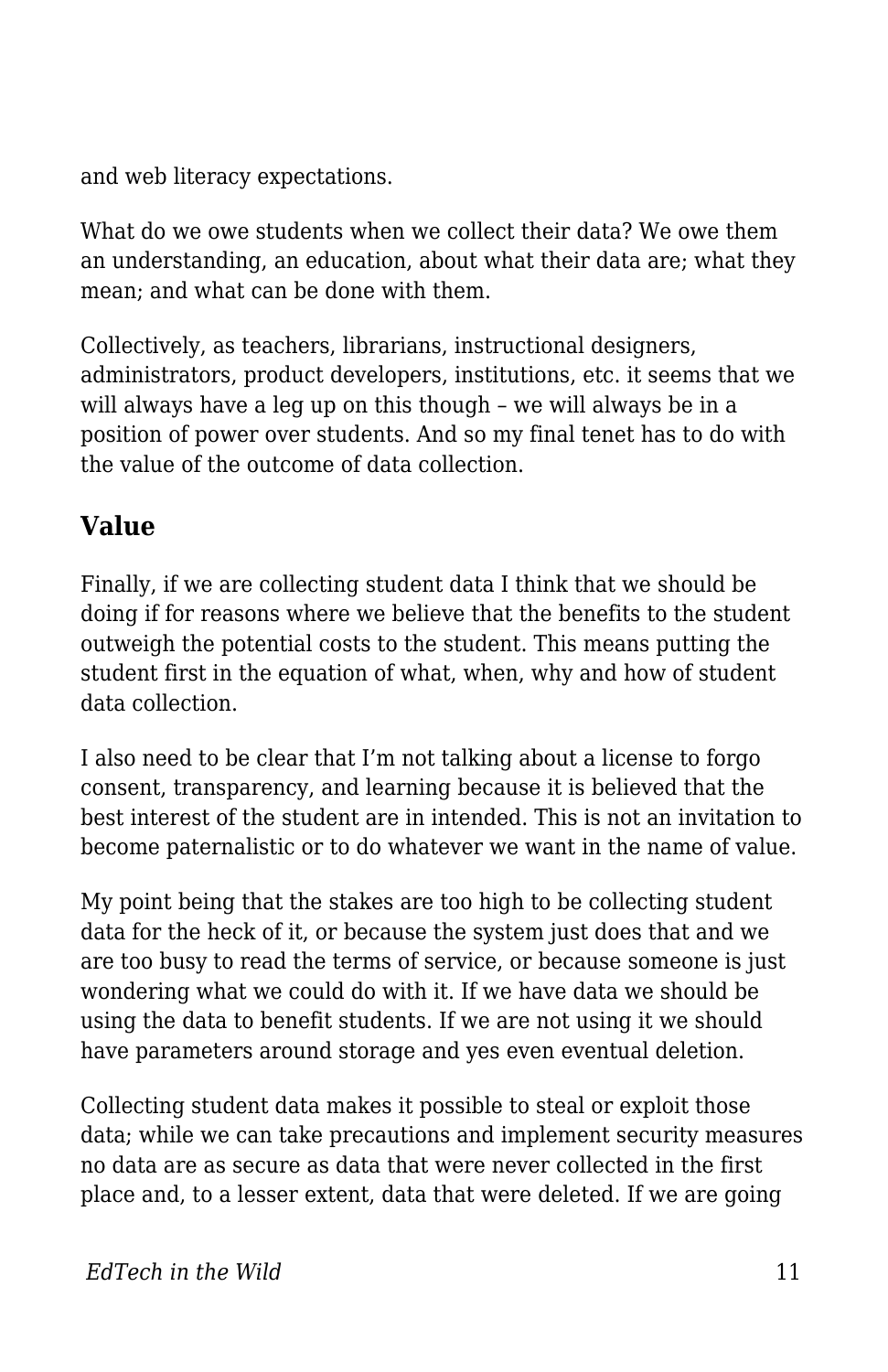to collect student data then we have to do something of value with it. Having piles of data stored on systems that no one is doing anything with is wasteful and dangerous. If there is not a clear value in collecting data from students then it should not be collected. If student data has been collected and is not serving any purpose that is valuable to students and no one can envision a clear reason why it will hold value in the future then maybe we should discuss deleting it.

Amy Collier speaks to how data collection can particularly impact vulnerable students in *[Digital Sanctuary: Protection and Refuge on](https://er.educause.edu/articles/2017/8/digital-sanctuary-protection-and-refuge-on-the-web) [the Web?](https://er.educause.edu/articles/2017/8/digital-sanctuary-protection-and-refuge-on-the-web)* (at the end of which she presents seven strategies that you should also read – no really, go read them right now – I'll wait). Collier starts with a quote from Mike Caulfield's *[Can Higher Education Save](https://er.educause.edu/articles/2017/1/can-higher-education-save-the-web) [the Web?](https://er.educause.edu/articles/2017/1/can-higher-education-save-the-web)*

"Caulfield noted: "As the financial model of the web formed around the twin pillars of advertising and monetization of personal data, things went awry." This has created an environment that puts students at risk with every click, every login. It disproportionately affects the most vulnerable students: undocumented students, students of color, LGBTQ+ students, and students who live in or on the edges of poverty. These students are prime targets for digital redlining: the misuse of data to exclude or exploit groups of people based on specific characteristics in their data.

What do we owe students when we collect their data? We owe them an acknowledgement and explanation that we are doing something that will bring value to them with those data.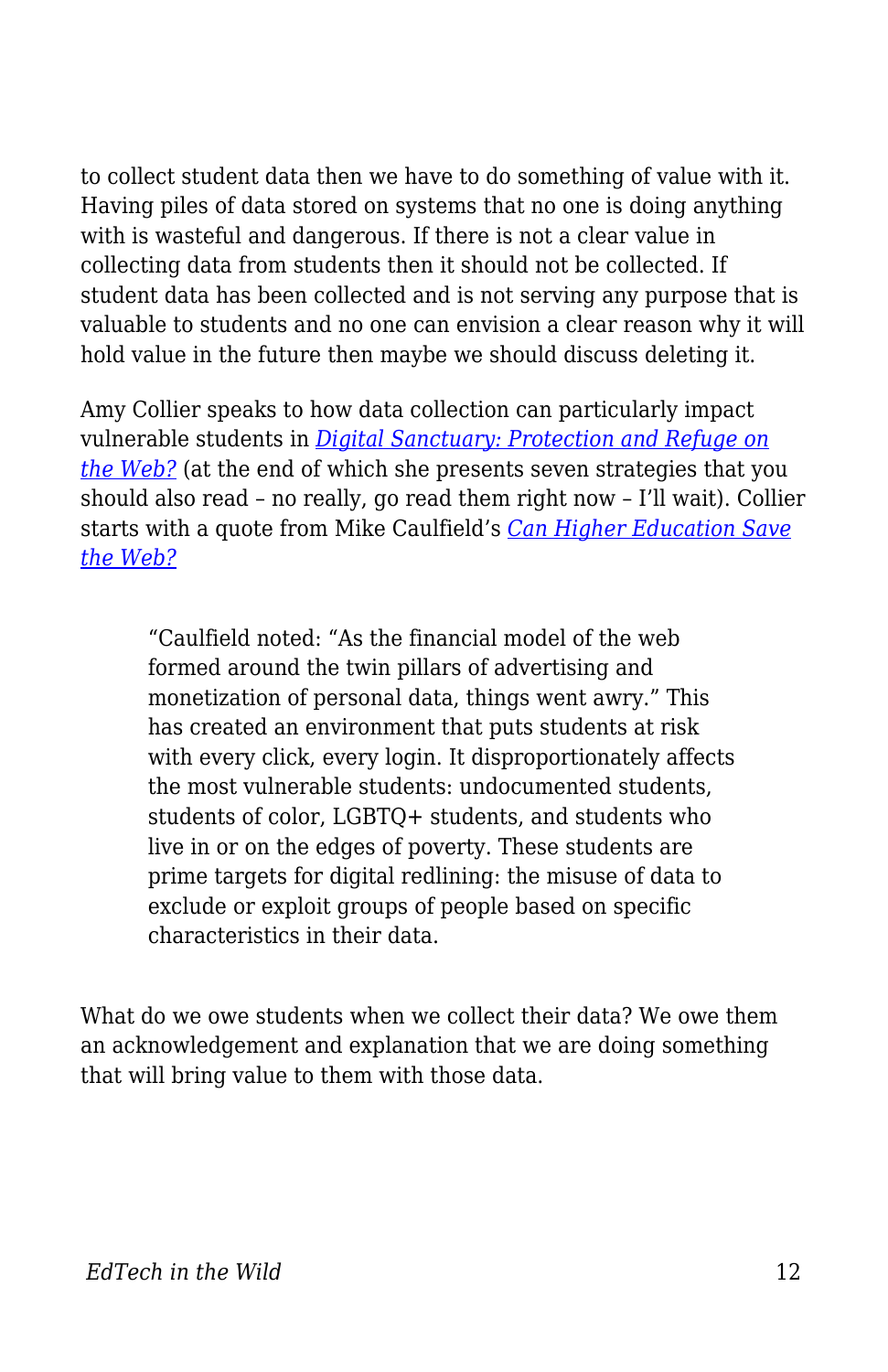### **Summation – Trust**

Policy is great but I think taboo is stronger.

I can't get that power difference out of my head. I mean it is like the whole business model of education – knowledge is power and we have more knowledge than you but if you come to us we can teach you. There is this trust to it; this assumption of care. We will teach you – not, we will take advantage of you. And to offer that with one hand and exploit or make vulnerable with the other – yeah…

I've been working in educational technology for fifteen years and when I first started there was very little that I heard about ethics. Security, sure – privacy… that was a thing of the past, right? It seems that we are starting to see some repercussions now that are making us pause and I'm hearing more and more about these things.

Still, I see these conversations happening in pockets and while I'm seeing lots of new faces there are ones that are consistently absent. I wonder about new hires just entering the field, especially those in schools with little funding, and what kind of exposure they are given to thinking about these implications. I wonder if a question like "what do we owe students when we collect their data?" ever even comes up for some of them.

There is a whole myriad of issues that are now coming to light around surveillance and data extraction. What is happening to trust in our communities and institutions as we try to figure all of this out?

Perhaps more than anything, what we owe students when we collect their data is a relationship deserving of trust.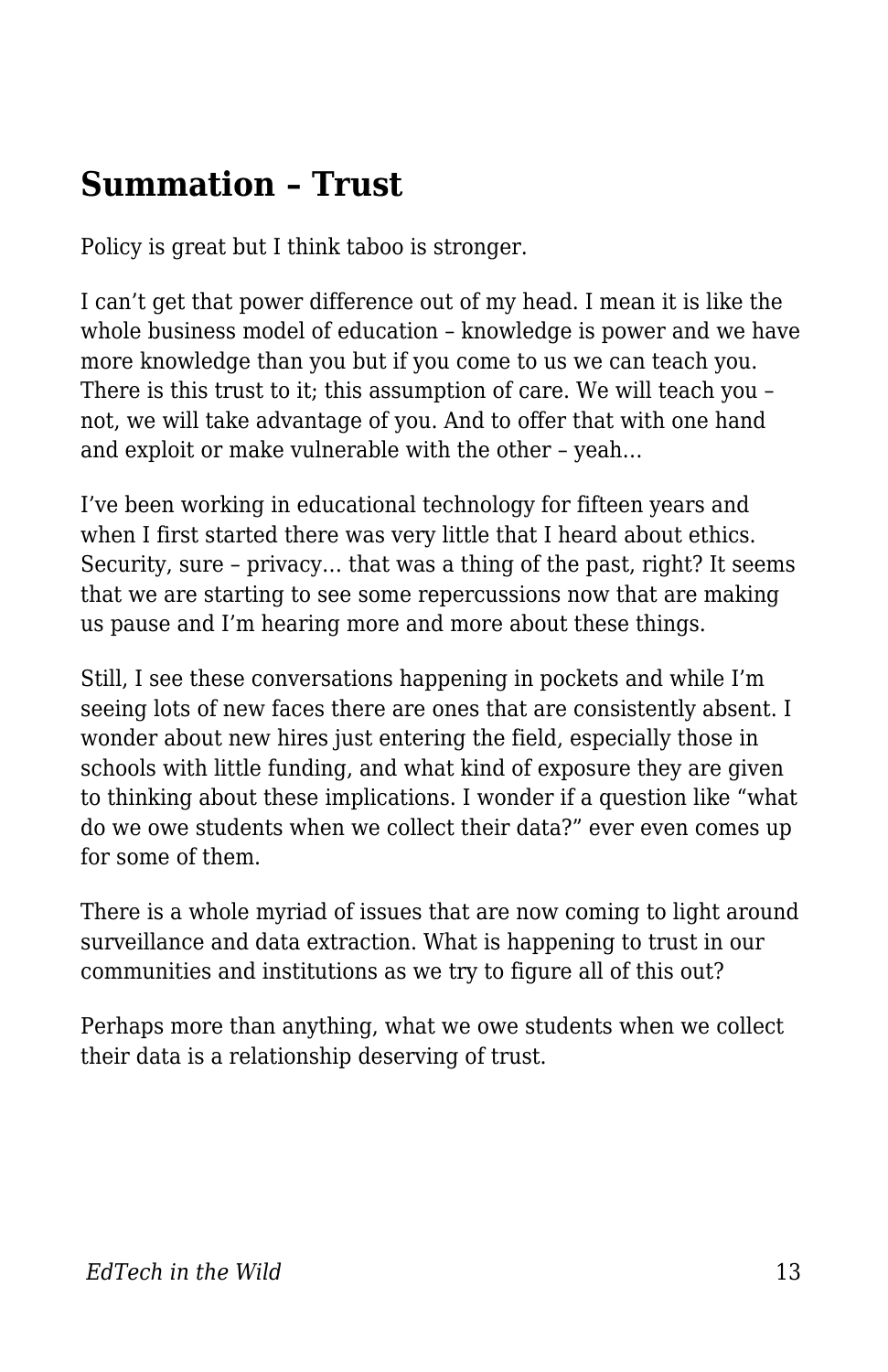### **Don't forget**

So, don't forget, [the #DigCiz call is open](https://digciz.org/students/digciz-call-for-engagement-what-do-we-owe-students-when-we-collect-their-data/) for you to respond how you see fit. Share your creation/contribution on the #DigCiz tag on twitter or in the comments on the #DigCiz post.

We go live Friday, November 2nd at 10 AM Eastern Time with a twitter chat and a video call into the session. Please join us!

 $\sim\,\sim\,\sim$ 

*Thanks go out to Chris Gilliard, Doug Levin, Michael Berman, and George Station, all of whom offered feedback on various drafts of this post.*



Caines, A. (2019). What Do We Owe Students When We Collect Their Data - A Response. In R. Kimmons (Ed.),